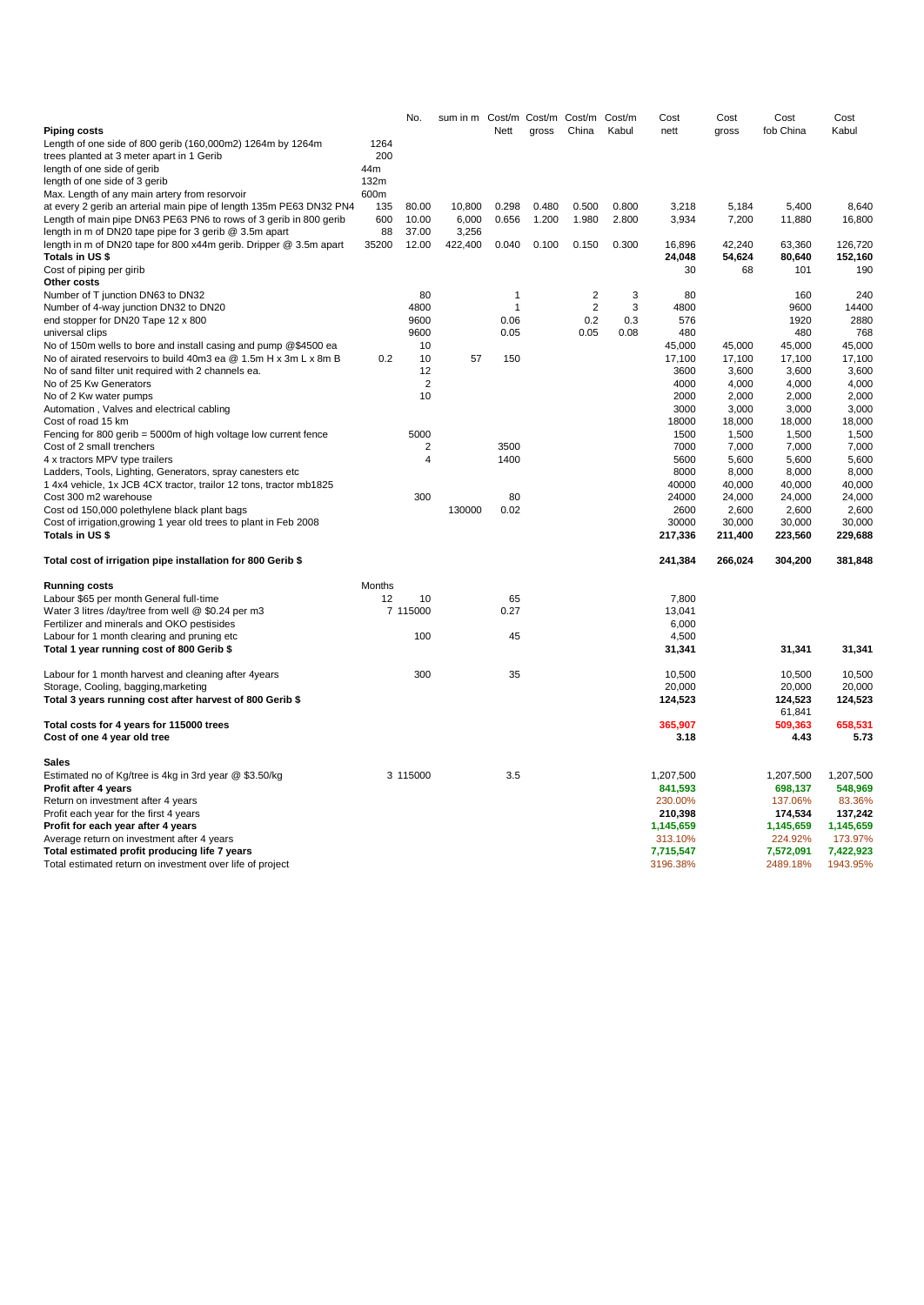Purchase of LLDPE plastic pots from Pakistan 130,000 Purchase of 1000m3 1cm gravel Purchase of 2700 m3 of Cow Manure Purchase of 130,000 almond kerns Potting of 130,000 almond kerns in pots and Manure mix 3:1 Digging of 1 well 150m and casing plus pump near nursery Purchasing plastic piping for nursery with shower system Arranging for deposit of plastic pipe manufacturing 30% adv. Make good preperation of Factory facility Drill and case 5 wells and case and cover Purchase of general equipment and building of living quarters Build aerated ponds for water distribution Plastic pipe plant ready for depatch arrange final payment Pipe factory arrival in Mazar with installers Installation of pipe factory and comissioning First production of pipe for 800 gerib location Purchase of and delivery of small trencher Installation of pipe irrigation system Planting of 115,000 trees Installation of pumps and other automation equipment drilling of a further 5 wells Installation of Automation and pumps First watering of plants Purchase of sample dripper tape Laying of dripper tape and testing